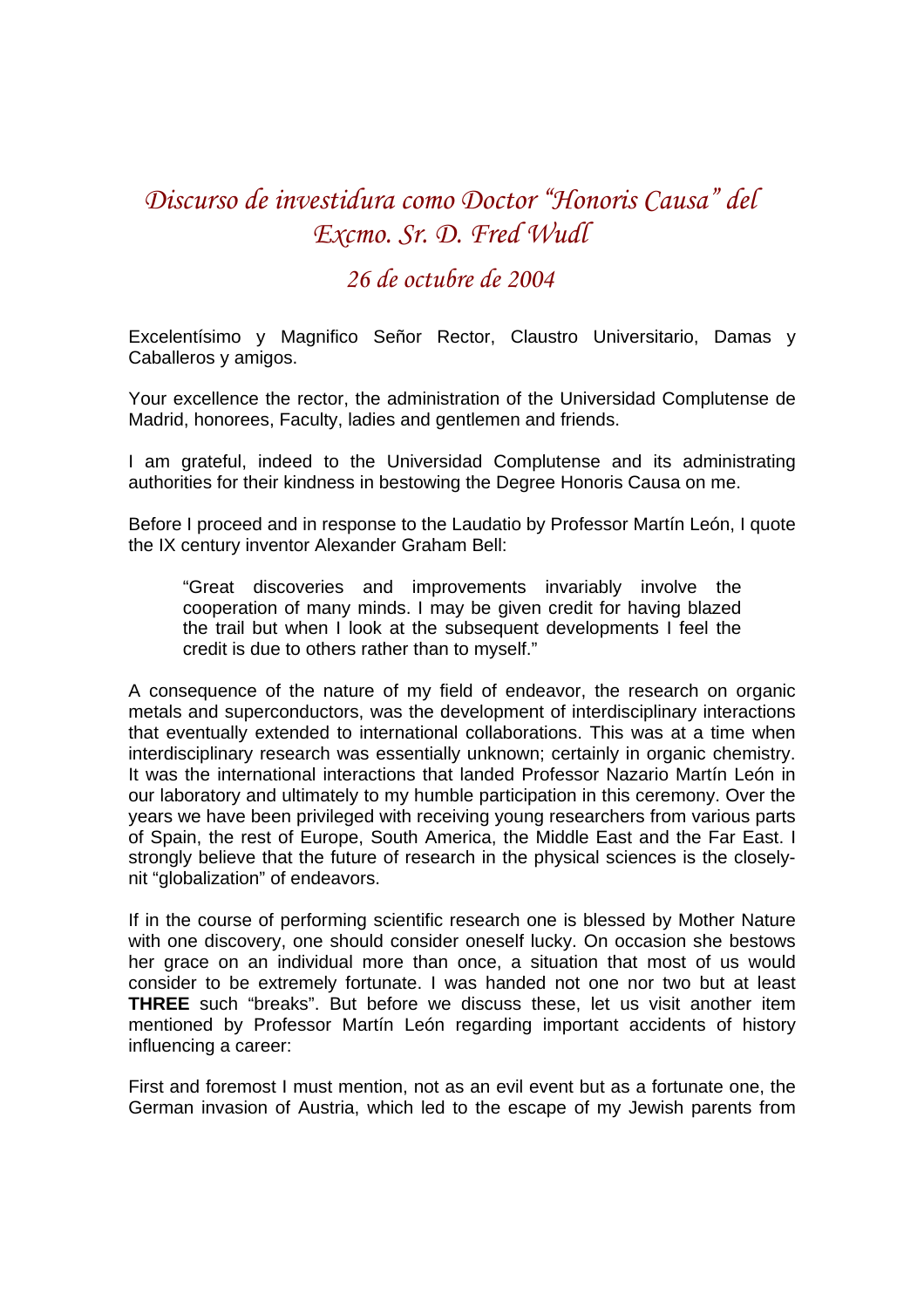Vienna, the "center of culture of the western world" to a tiny village in the Bolivian Andes called Cochabamba. Though at the time of its founding it was named la Villa de Oropeza; Cochabamba, a Spanish transliteration of the Quechua, Jocha Pampa, (meaning mud flats), is the name that stuck. Indeed it is a deep, flat valley (2,700 meters above sea level), where at the time of my youth, the remnant of the jocha was a muddy lagoon, the laguna Alalay, now nonexistent. So my parents went from essentially the city of enlightenment to the village of mud. However, as I remember it, the life and climate in Cochabamba were essentially those that I expected of the Garden of Eden. Cochabamba was considered "el granero de Bolivia". So I could not have grown up in a more auspicious, beautiful place. A a significant benefit of this accident was that it resulted in my becoming, eventually, trilingual since our father insisted in maintaining all of us fluent in German. I will mention more later about the effects of growing up in Cochabamba.

Second and certainly not least, in the scientific formative years at UCLA, I had the biggest blessing of all, the occasion to meet my life partner, my love, my wife Linda Marie Raimondo. There are no words to describe the enormous sacrifice she made in staying married to a crazy, completely selfishly committed scientist.

The first blessing from Mother Nature is related Growing up in a very small community forced people to become incredibly resourceful and very open in exchange of ideas, it was a place where one needed to be inventive. I was exposed to electricity and magnetism at a very early age and was fascinated by these phenomena for the rest of my life. I made my first electric motor when I was approximately 11 years old and thought I had invented a reciprocating electric "engine" at that time; to discover, not much later, that it had already been done. So when I became an organic chemist and Linda and I were students we used to eat lunch together on one of several expansive lawns or the beautiful botanical garden at UCLA. At that point (this must have been approximately 1966) I pronounced that whoever solved the oncoming energy crisis would have the world at their fingertips and that I, as an organic chemist, was going to make the first all-organic electrochemical cell, an organic battery. Linda, much more recently, reminded me that on our first date I drew an organic polymer with electrons flowing unidirectionally (and reversibly) along its backbone (what a geek!). Thinking back, that was very naive and arrogant, indeed! Nonetheless, a few years later, though the molecule expressly designed for that purpose was NOT used to make an organic battery, it became the progenitor of the first organic metal, the organic superconductors and eventually the field currently known as Organic Electronics. The point here is that the serendipitous discovery of the high electrical conductivity of a salt derived from TTF (TTF<sup>+</sup>CI) took the whole project in a different direction and a new and very fertile area of research in chemistry and physics.

A second gift from Mother Nature was serendipity associated with fullerene research. A nagging, recurring problem with organic metals based on TTF was that they became insulating at a certain temperature below room temperature. This was